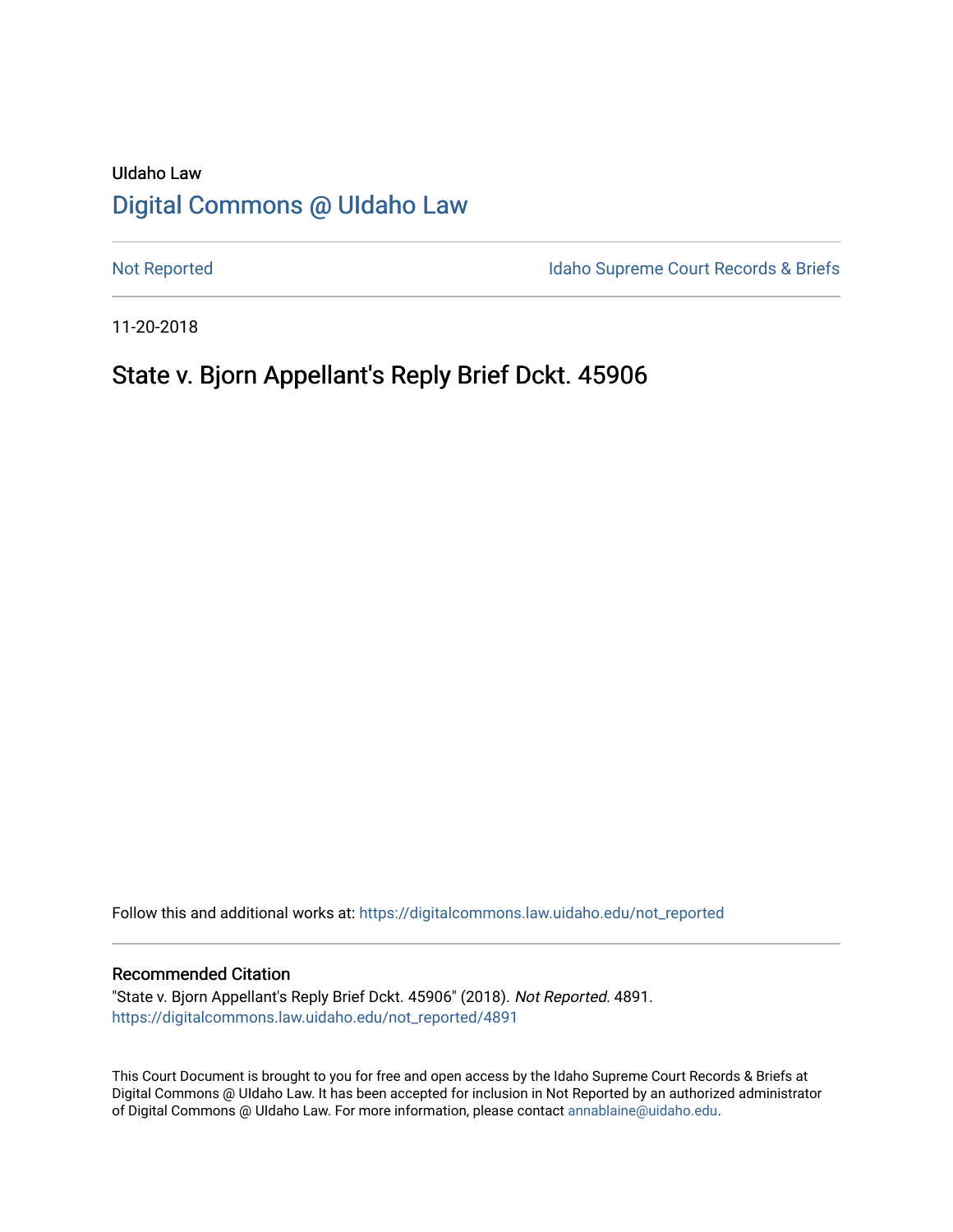Electronically Filed 11/20/2018 9:31 AM Idaho Supreme Court Karel Lehrman, Clerk of the Court By: Brad Thies, Deputy Clerk

ERIC D. FREDERICKSEN State Appellate Public Defender I.S.B. #6555

JENNY C. SWINFORD Deputy State Appellate Public Defender I.S.B. #9263 322 E. Front Street, Suite 570 Boise, Idaho 83702 Phone: (208) 334-2712 Fax: (208) 334-2985 E-mail: documents@sapd.state.id.us

### IN THE SUPREME COURT OF THE STATE OF IDAHO

| STATE OF IDAHO,           |                                    |
|---------------------------|------------------------------------|
|                           | NO. 45906                          |
| Plaintiff-Respondent,     |                                    |
|                           | TWIN FALLS COUNTY NO. CR42-17-3806 |
| V.                        |                                    |
|                           |                                    |
| <b>JOSHUA LEE BJORNN,</b> | APPELLANT'S REPLY BRIEF            |
|                           |                                    |
| Defendant-Appellant.      |                                    |
|                           |                                    |

# STATEMENT OF THE CASE

### Nature of the Case

The district court sentenced Joshua Bjornn to seven years, with two years fixed, for possession of a controlled substance. Mr. Bjornn then filed an Idaho Criminal Rule 35 ("Rule 35") motion for leniency. The district court denied his motion. Mr. Bjornn appealed the district court's sentencing decision and its denial of his Rule 35 motion.

# Statement of Facts and Course of Proceedings

The statement of facts and procedural background of this case were previously articulated in Mr. Bjornn's Appellant's Brief and are incorporated here by reference. (App. Br., pp.1–2.)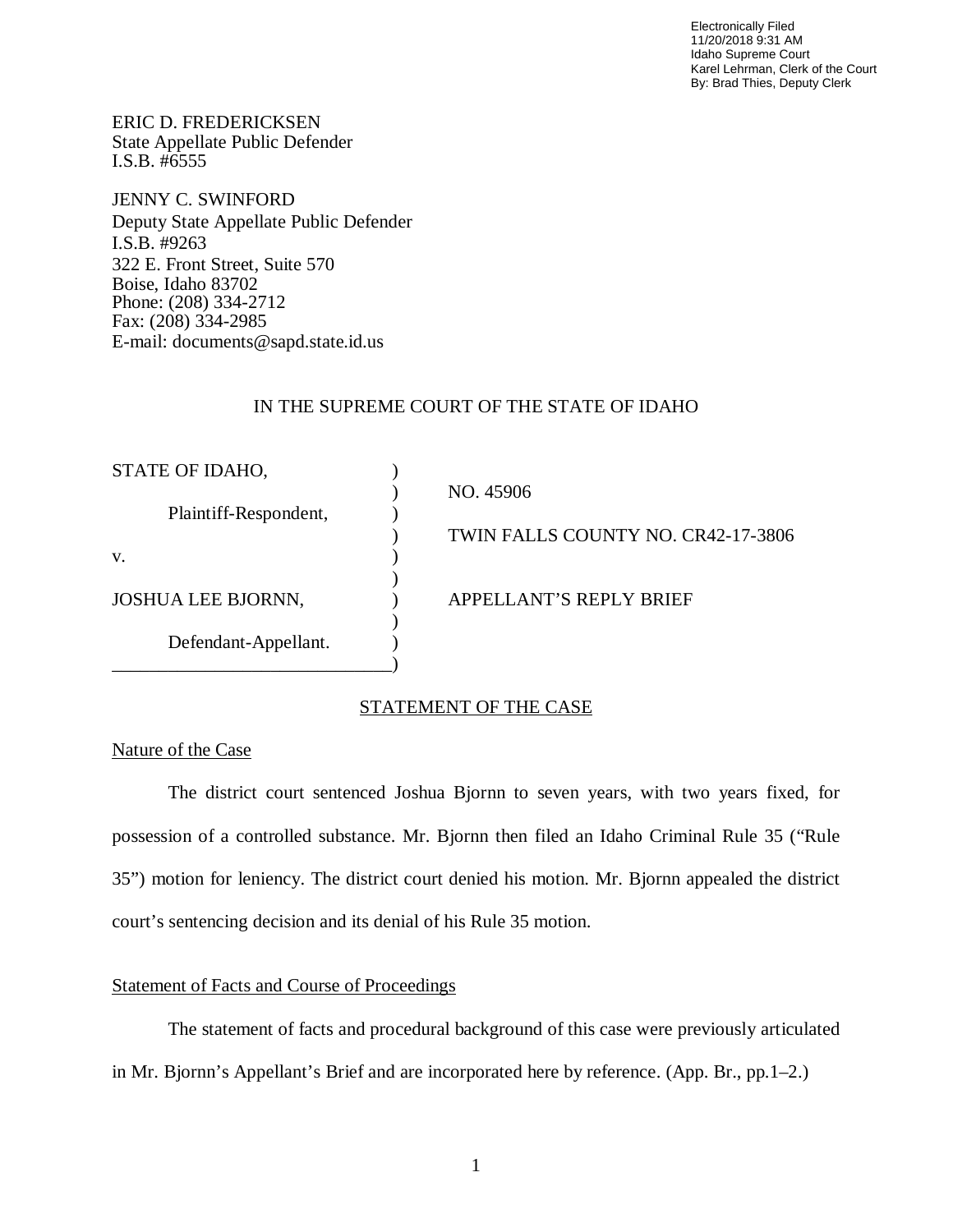#### ISSUES

- I. Did the district court abuse its discretion by sentencing Mr. Bjornn to seven years, with two years fixed, for possession of a controlled substance?
- II. Did the district court abuse its discretion by denying Mr. Bjornn's Rule 35 motion?

## ARGUMENT

On appeal, Mr. Bjornn challenged the district court's sentencing decision and its denial of his Rule 35 motion. (App. Br., pp.3–8.) In response, the State first argued Mr. Bjornn waived his right to appeal these issues as part of the plea agreement. (Respt. Br., pp.3–4.) Mr. Bjornn acknowledges the State is correct.<sup>[1](#page-2-0)</sup> In exchange for Mr. Bjornn's guilty plea, the State agreed to recommend probation with any underlying sentence of five years, with two years fixed. (R., p.99.) The agreement further provided the State "may alter" its sentencing recommendation if, among other things, Mr. Bjornn failed to comply with court compliance. (R., p.99.) The agreement also contained an appeal waiver:

By accepting this offer the defendant waives the right to: (1) file a Rule 35 Motion regarding the initial Judgment (except as to an illegal sentence) and (2) appeal any issues in this case, including all matters involving the plea or the sentence and any rulings made by the court, including all suppression issues. However, the defendant may appeal the sentence if the Court exceeds the recommendation made by the State at sentencing regarding: (1) the determinate portion of the sentence. and/or (2) a probation recommendation. and/or (3) a retained jurisdiction recommendation.

(R., p.99.) Mr. Bjornn did not comply with court compliance, and therefore the State could alter its sentencing recommendation. (R., pp.99, 133–34, 150; Tr. Vol. II,<sup>[2](#page-2-1)</sup> p.3, Ls.10–17.) At the

<span id="page-2-0"></span><sup>&</sup>lt;sup>1</sup> Undersigned counsel regrets the error in misinterpreting the plea agreement and, hence, omitting the appeal waiver portion. Undersigned counsel in no way intended to misrepresent the record to this Court.

<span id="page-2-1"></span> $2$  There are two transcripts on appeal. The first, cited as Volume I, contains the entry of plea hearing. The second, cited as Volume II, contains the sentencing hearing.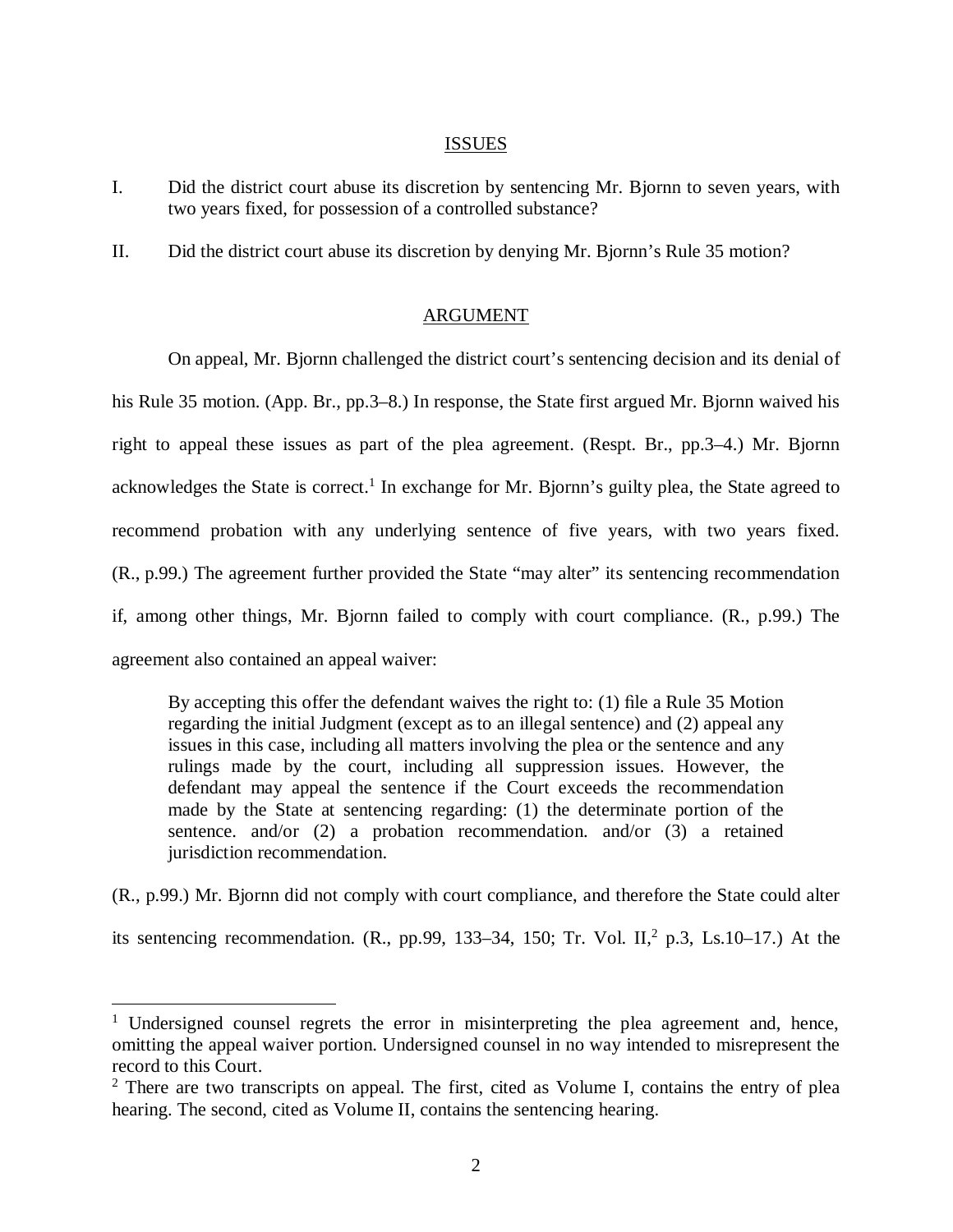sentencing hearing, the State recommended a sentence of seven years, with three years fixed, and

the district court imposed a sentence of seven years, with two years fixed. (Tr. Vol. II, p.20,

Ls.13–18, p.32, Ls.1–8.) At the end of the hearing, the district court had the following colloquy

with the State:

THE COURT: . . . Now, you have the right to appeal. And if you can't afford an attorney, you can request to have one appointment at public expense. Any appeal has to be filed within 42 days of this order. And I assume, since neither the state nor the court followed the original offer, that he is entitled to appeal?

[THE PROSECUTOR]: Yes, Your Honor.

THE COURT: All right. Then the presentence materials should be returned and sealed. Is there anything else in this case?

[THE PROSECUTOR]: Your Honor, the only thing with regards to that last statement, I believe that the defendant only had the right to appeal if the court exceeded the recommendation made by the state at sentencing, not in the original offer. So I don't believe he does have the right to appeal, so I think I spoke in  $error. \ldots$ 

(Tr. Vol. II, p.32, L.23–p.33, L.15.) Mr. Bjornn's counsel did not object to the State's position.

In light of these facts, but mindful of the appeal waiver, Mr. Bjornn nonetheless submits the

district court abused its discretion by imposing an excessive sentence and denying his Rule 35

motion.